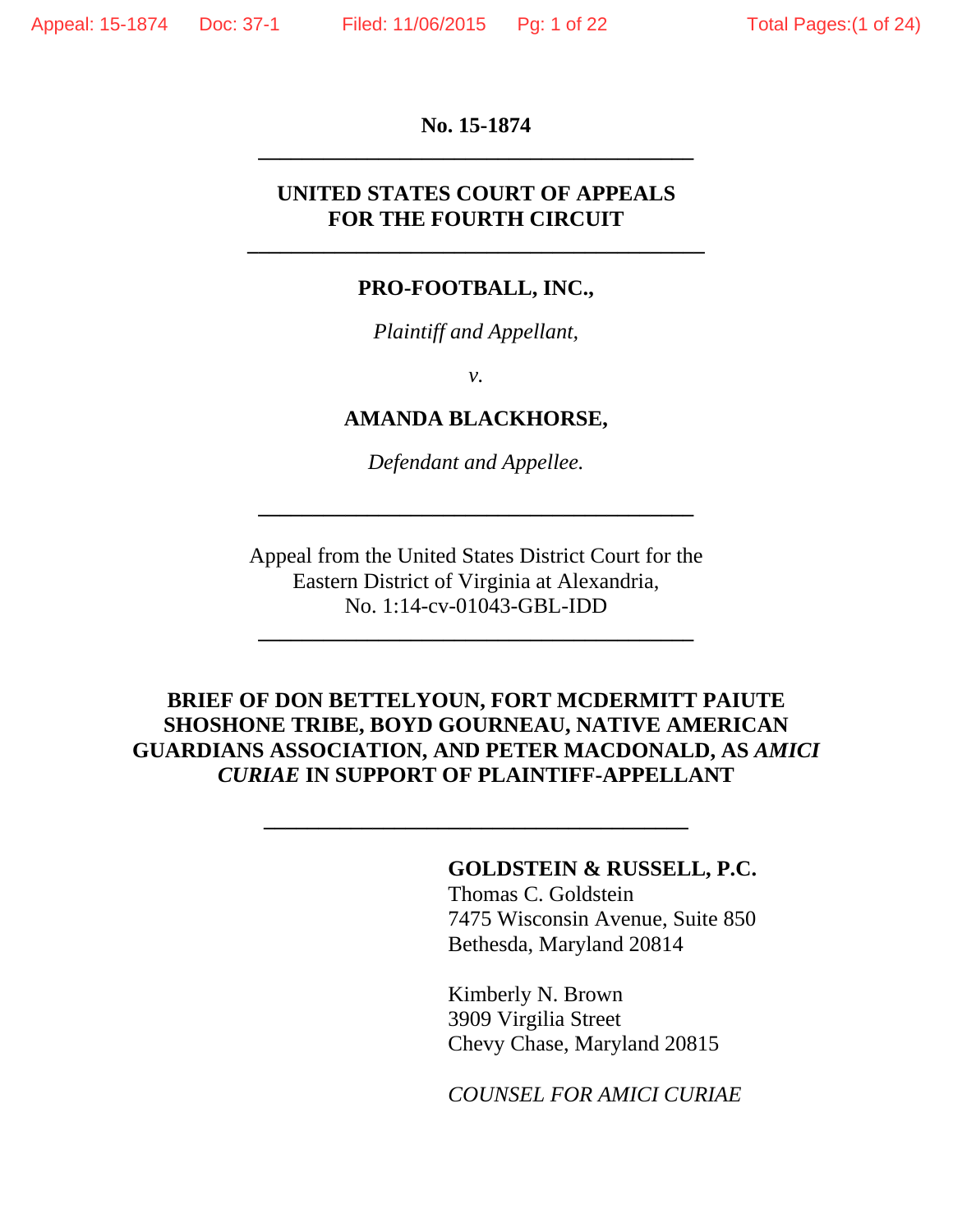# **STATEMENT REGARDING CONSENT TO FILE**

The parties have consented to the filing of briefs *amicus curiae.*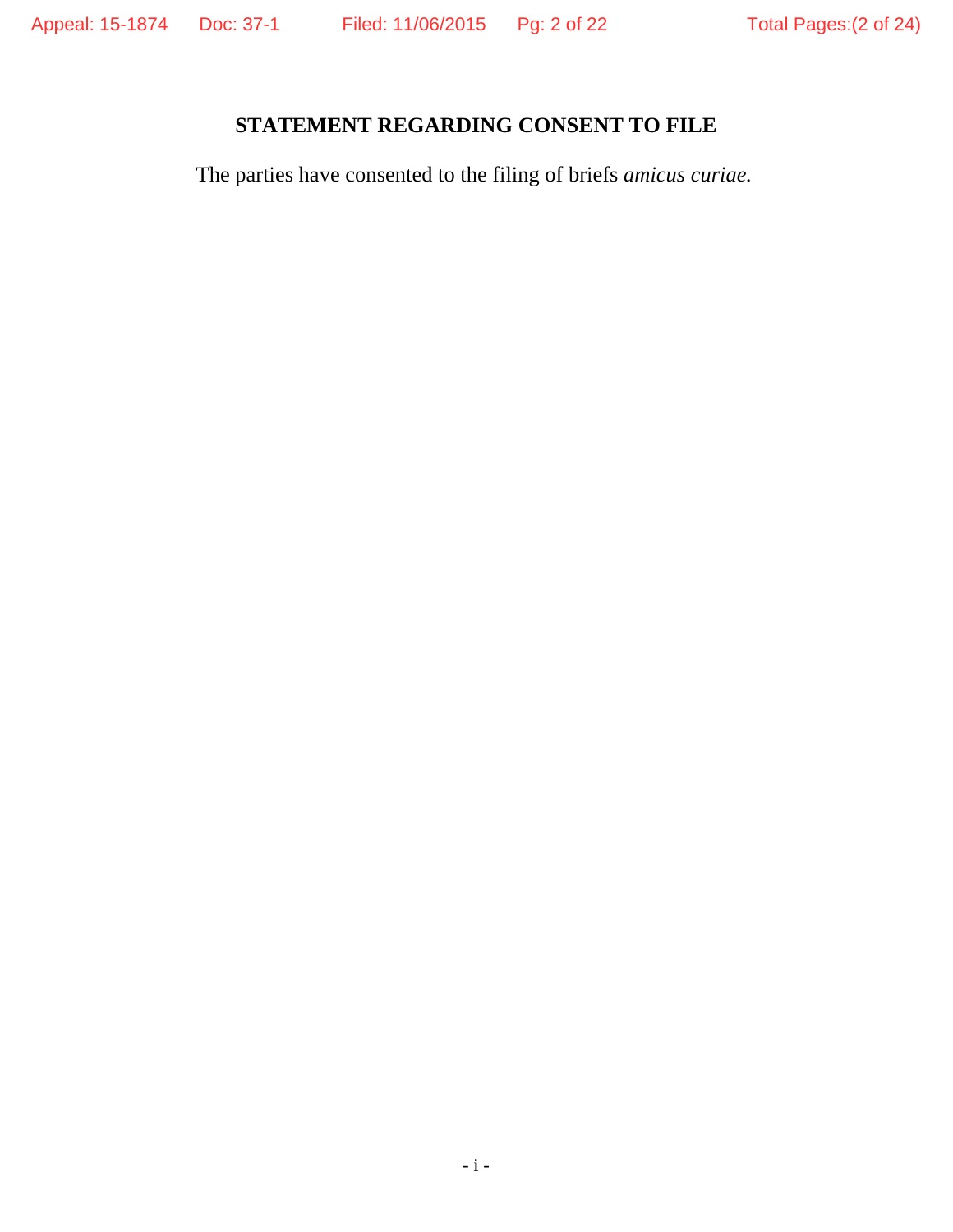### **CORPORATE DISCLOSURE STATEMENT**

Pursuant to Rule 26.1 of the Federal Rules of Appellate Procedure and Local Rule 26.1(b)(1), *amici* Fort McDermitt Paiute Shoshone Tribe and Native American Guardians Association each states that it is not a publiclyheld corporation, does not issue stock, and does not have a parent corporation.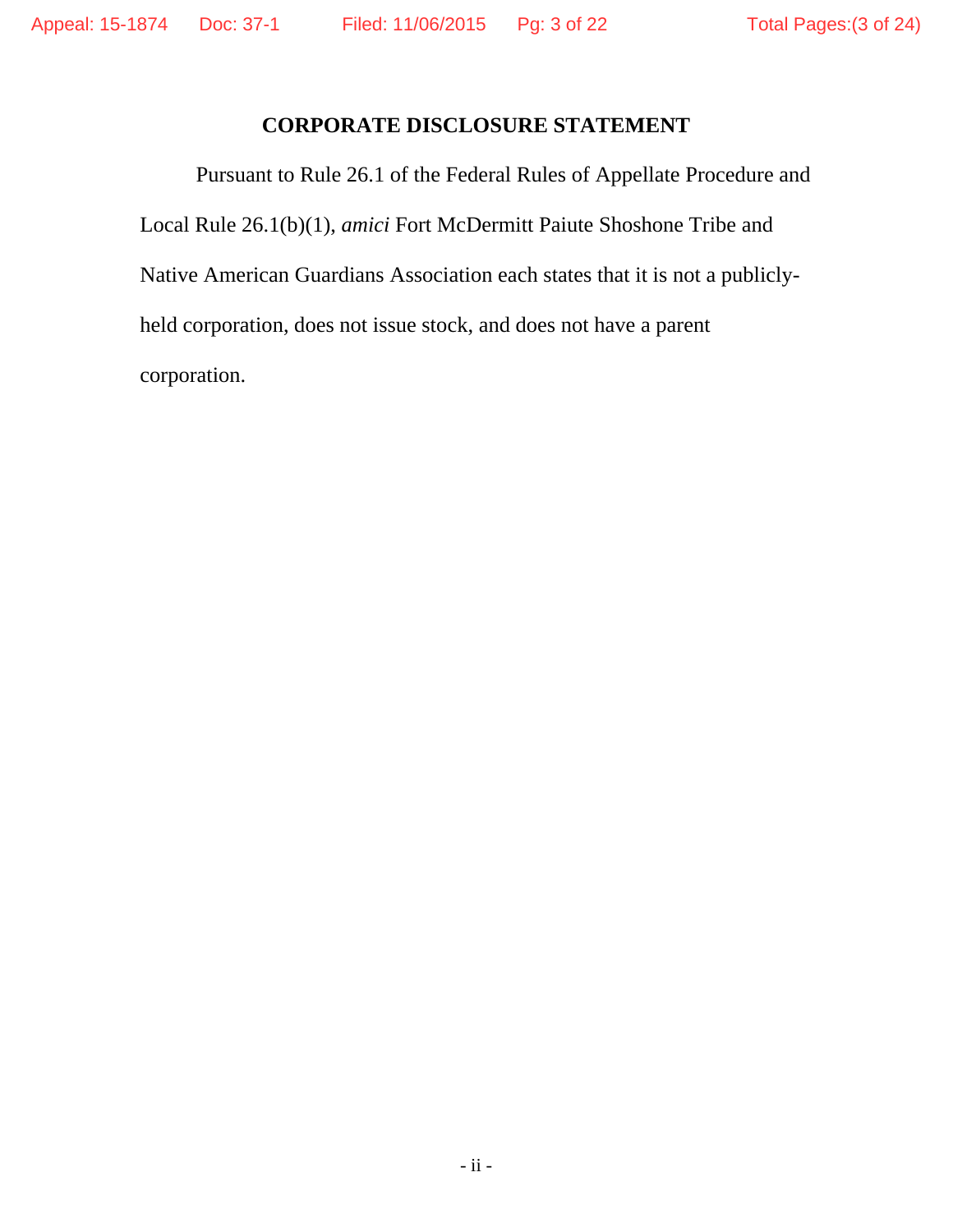# **TABLE OF CONTENTS**

| $\mathbf{I}$ . |           | HISTORICALLY, "REDSKINS" WAS A RESPECTFUL<br>TERM CONNOTING A POSITIVE IMAGE WITHIN                                                                                              |  |
|----------------|-----------|----------------------------------------------------------------------------------------------------------------------------------------------------------------------------------|--|
|                | A.        | Native Americans Were the First to Claim the Term                                                                                                                                |  |
|                | <b>B.</b> | The Color Red Has Numerous Positive Historical and<br><b>Cultural Connotations for Specific Native American</b>                                                                  |  |
| II.            |           | A MAJORITY OF NATIVE AMERICANS SUPPORT THE<br>USE OF "REDSKINS" IN SPORTS-RELATED SERVICES                                                                                       |  |
| III.           |           | THE DECISION BELOW THREATENS THE VIABILITY<br>OF ALL PUBLIC REFERENCES TO NATIVE AMERICAN<br>TERMS AND IMAGERY AND FAVORS THE VIEWS OF<br>UNELECTED ADMINISTRATORS OVER THOSE OF |  |
|                |           |                                                                                                                                                                                  |  |
|                |           |                                                                                                                                                                                  |  |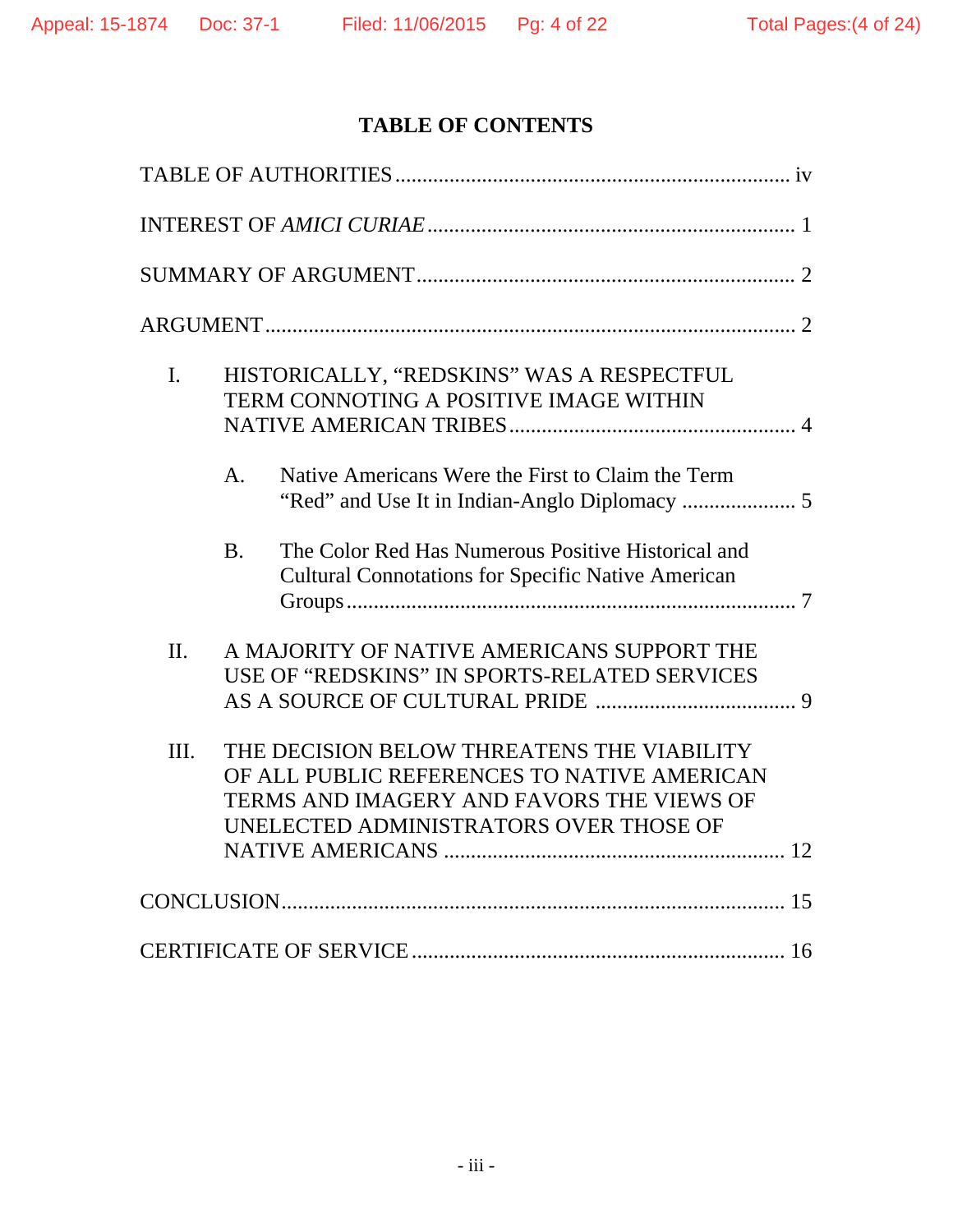## **TABLE OF AUTHORITIES**

| <b>CASES</b><br><b>Pages</b>                                                                                                               |
|--------------------------------------------------------------------------------------------------------------------------------------------|
|                                                                                                                                            |
| <b>STATUTES</b>                                                                                                                            |
|                                                                                                                                            |
| <b>OTHER AUTHORITIES</b>                                                                                                                   |
| Glenn Collins, When Car Names Assume Ethnic Identities, N.Y. Times                                                                         |
|                                                                                                                                            |
| Marc Fisher, American Indians Among Admirers of Redskins Name, Wash.                                                                       |
| Kathryn E. Fort, The Vanishing Indian Returns: Tribes, Popular<br>Originalism, and the Supreme Court, 57 St. Louis U.L.J. 297              |
| Ives Goddard, "I Am a Red-Skin": The Adoption of a Native American<br>Expression (1769-1826), European Rev. of Native Am. Studies 19:2     |
| J. Gordon Hylton, Before the Redskins Were the Redskins: The Use of<br>Native American Team Names in the Formative Era of American Sports, |
| Keith Jarrett, What's in a Name? Redskins Offensive or Noble Moniker,                                                                      |
|                                                                                                                                            |
| Hayley Munguia, The 2,218 Native American Mascots People Aren't                                                                            |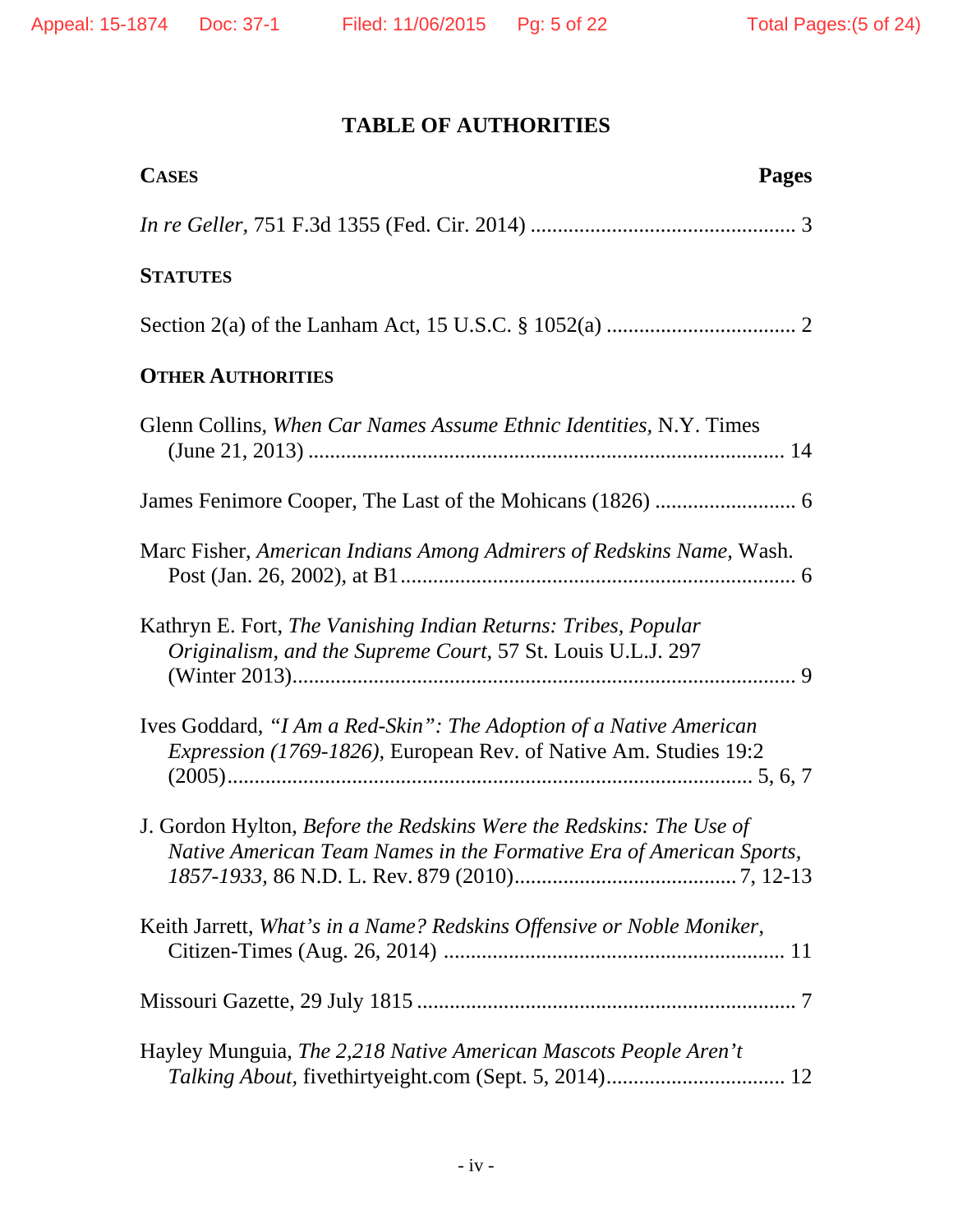| Native American Chief Talks About Redskins, Official Site of the                                                                 |
|----------------------------------------------------------------------------------------------------------------------------------|
|                                                                                                                                  |
| Tracy Sears, Virginia Tribes Call Out Obama on Redskins' Name                                                                    |
| Nancy Shoemaker, <i>How Indians Got to Be Red</i> , Am. Hist. Rev. 102:3                                                         |
| Jonathan Turley, The Patent Office Goes Out of Bounds in Redskins                                                                |
| Alden T. Vaughan, From White Man to Redskin: Changing<br>Anglo-American Perceptions of the American Indian, Amer. Hist.          |
| Paul Woody, <i>Woody: American Indians in Va. Have No Problem with</i><br>"Redskins," Richmond Times-Dispatch (May 15, 2013)  11 |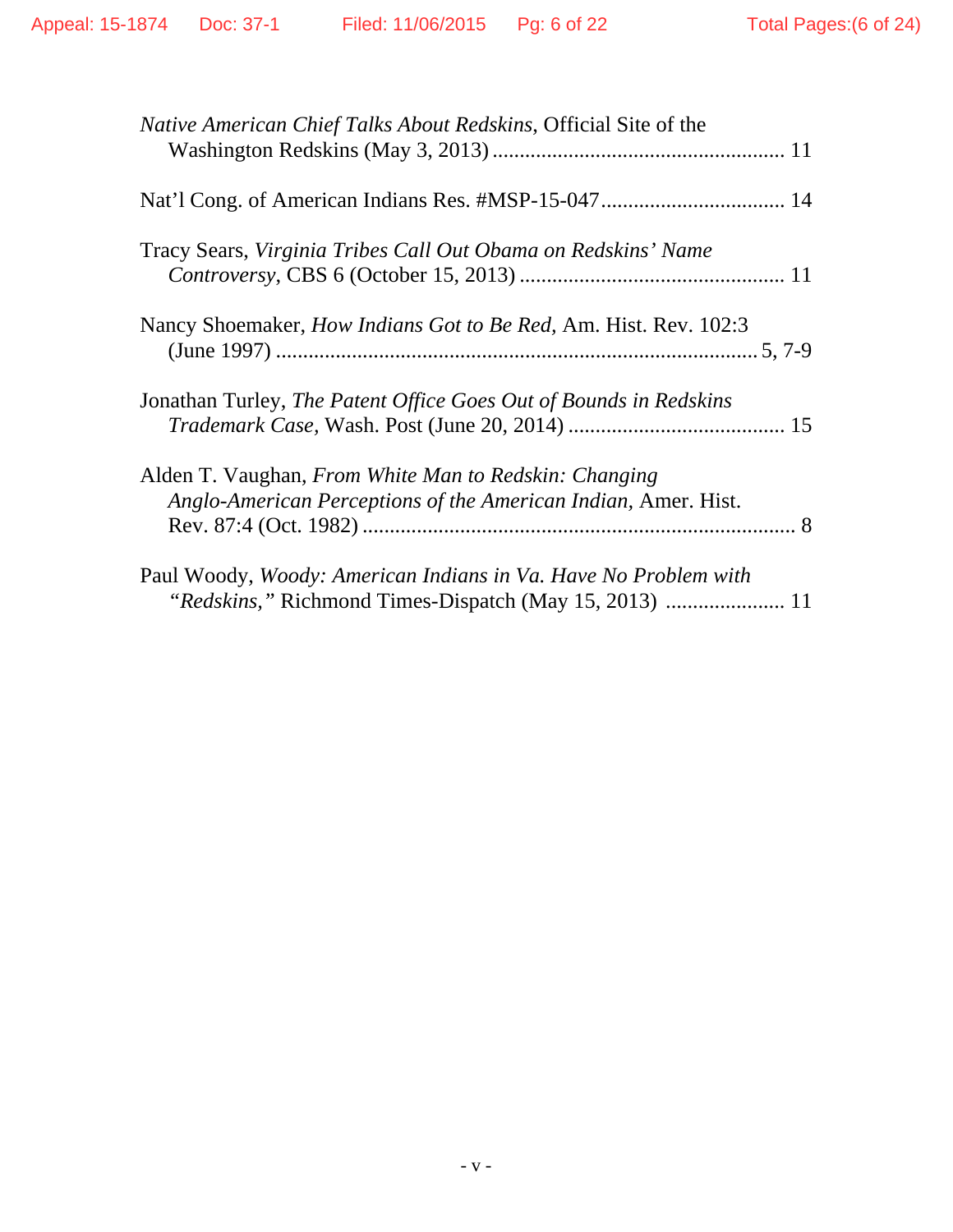### **INTEREST OF** *AMICI CURIAE<sup>1</sup>*

 This brief aims to provide a more complete and accurate historical and cultural perspective of the views of Native Americans regarding the meaning and usage of the term "redskins." *Amicus* Don Bettelyoun is the President of the Team Redskins South Dakota Rodeo Team. *Amicus* Fort McDermitt Paiute Shoshone Tribe is a federally recognized Indian tribe located in Nevada and Oregon. *Amicus* Native American Guardians Association (NAGA) is a group comprising over 5000 Native Americans that seeks to preserve the presence of positive Native American imagery, terms, and symbols in American culture. NAGA's President is a member of the Sioux tribe in North Dakota. *Amicus* Boyd Gourneau is former Vice Chairman of the Lower Brule Sioux Tribe. *Amicus* Peter MacDonald is four-time Chairman of the Navajo Nation and President of the Navajo Code Talkers Association. He served in the Marine Corps as an esteemed Code Talker during World War II.

*Amici* supports Plaintiff-Appellant's position that myriad efforts to eliminate the term "redskins" from professional football-related services are misguided. For many Native Americans, the word "redskins" is a positive and respectful reflection of Native American history and culture. By this brief, *amici* seeks to give voice to those Native Americans whose cultural identities are negatively affected by the

 

<sup>&</sup>lt;sup>1</sup> No party's counsel authored the brief in any part, and no person other than *amici* and their counsel contributed money for the preparation or submission of this brief.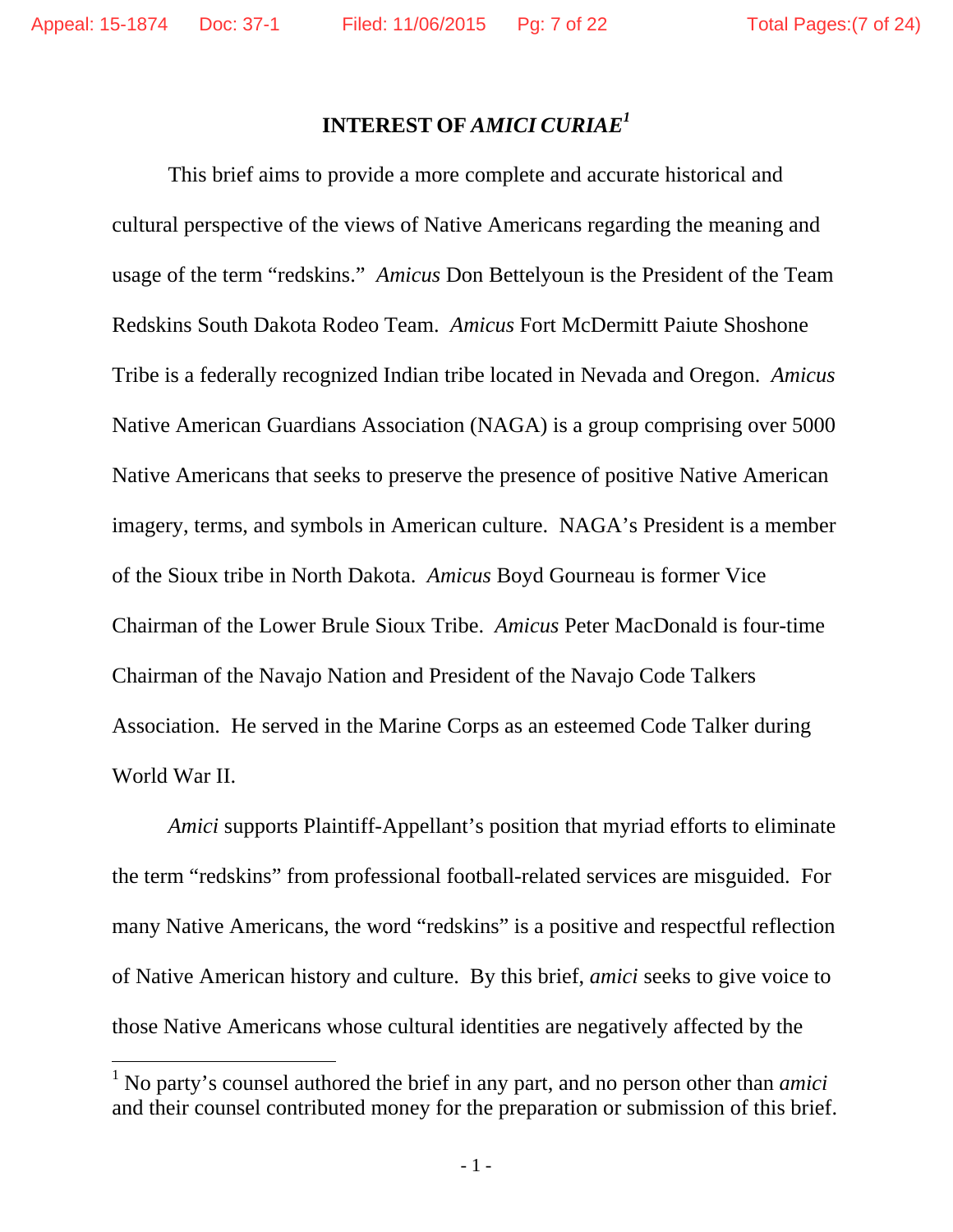abnegation of positive Native American iconography and terminology in mainstream American culture.

### **SUMMARY OF ARGUMENT**

 The term "redskins" carried uniformly positive connotations for Native Americans at its inception. The word was first used *by* Native Americans to describe themselves. The color red also had positive associations linked to red clay, to warriors' position of social respect within particular tribes, and to the natural powers of the body. Thus, many Native Americans fervently resist the stereotype that "red"-related terminology and iconography are per se negative. Moreover, they are deeply concerned that the District Court's decision puts Native American words and images on a slippery slope towards public extinction. Eradication of the Redskins mark poses serious harm to such individuals' cultural identities and heritage and paternalistically favors the views of mostly non-native administrators over those of Native Americans who identify with the name "Redskins." *Amici* thus respectfully urge this Court to reverse the decision below.

#### **ARGUMENT**

Neither the District Court nor the Trademark Trial and Appeal Board (TTAB) took into proper consideration the etymology of the word "redskins" or the extent to which it is widely celebrated by Native Americans who are harmed by cancellation of the Redskins trademarks. Under § 2(a) of the Lanham Act, 15

- 2 -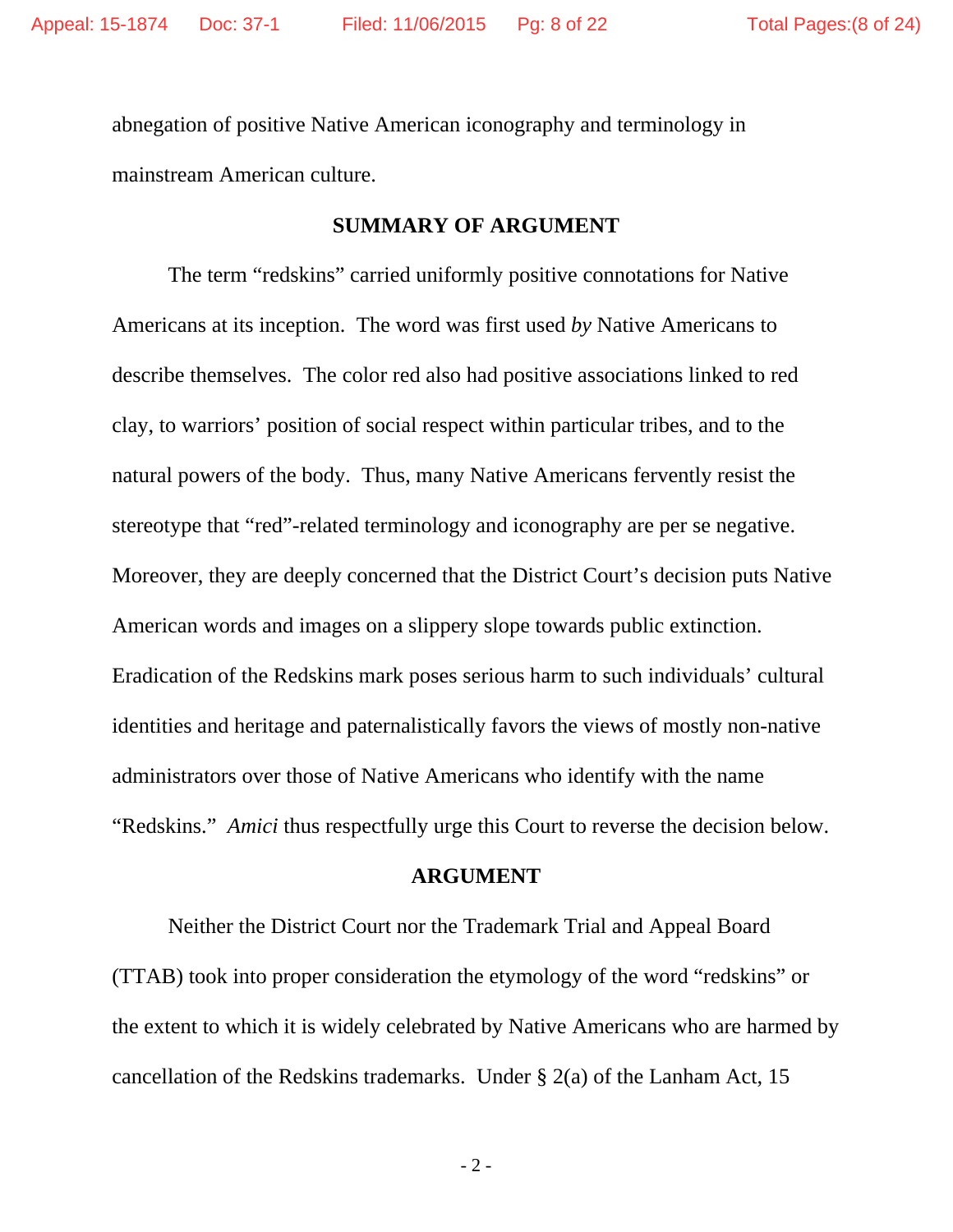U.S.C. § 1052(a), a trademark registration warrants cancellation if it "[c]onsists of . . . *matter which may disparage* . . . persons . . . ." (Emphasis added). In determining if a mark is disparaging, the Federal Circuit considers "whether that meaning *may be disparaging to a substantial composite* of the referenced group." *In re Geller*, 751 F.3d 1355, 1358 (Fed. Cir. 2014) (emphasis added). The District Court relied on statements from individuals and organizations within the Native American community, among other factors, in its disparagement analysis (at 62- 63).

*Amici* respectfully submit that the District Court erred by failing to consider the voices of Native Americans who not only find the term "redskins" *in*offensive, but who object to cancellation of the marks for fear it will lead to further eradication of positive Native American imagery and terminology from mainstream American culture. Because a substantial composite of Native Americans actually *dis*favors cancellation and would be harmed by an absence of the mark, the Court should consider their views before making a credible determination of disparagement under § 2(a).

 This brief makes four points. *First,* it provides a fuller historical perspective of the term "redskins," which arose organically *within* the Native American community and carried uniformly positive connotations for the first century of its existence. *Second,* it posits that a "substantial composite" of Native Americans in

- 3 -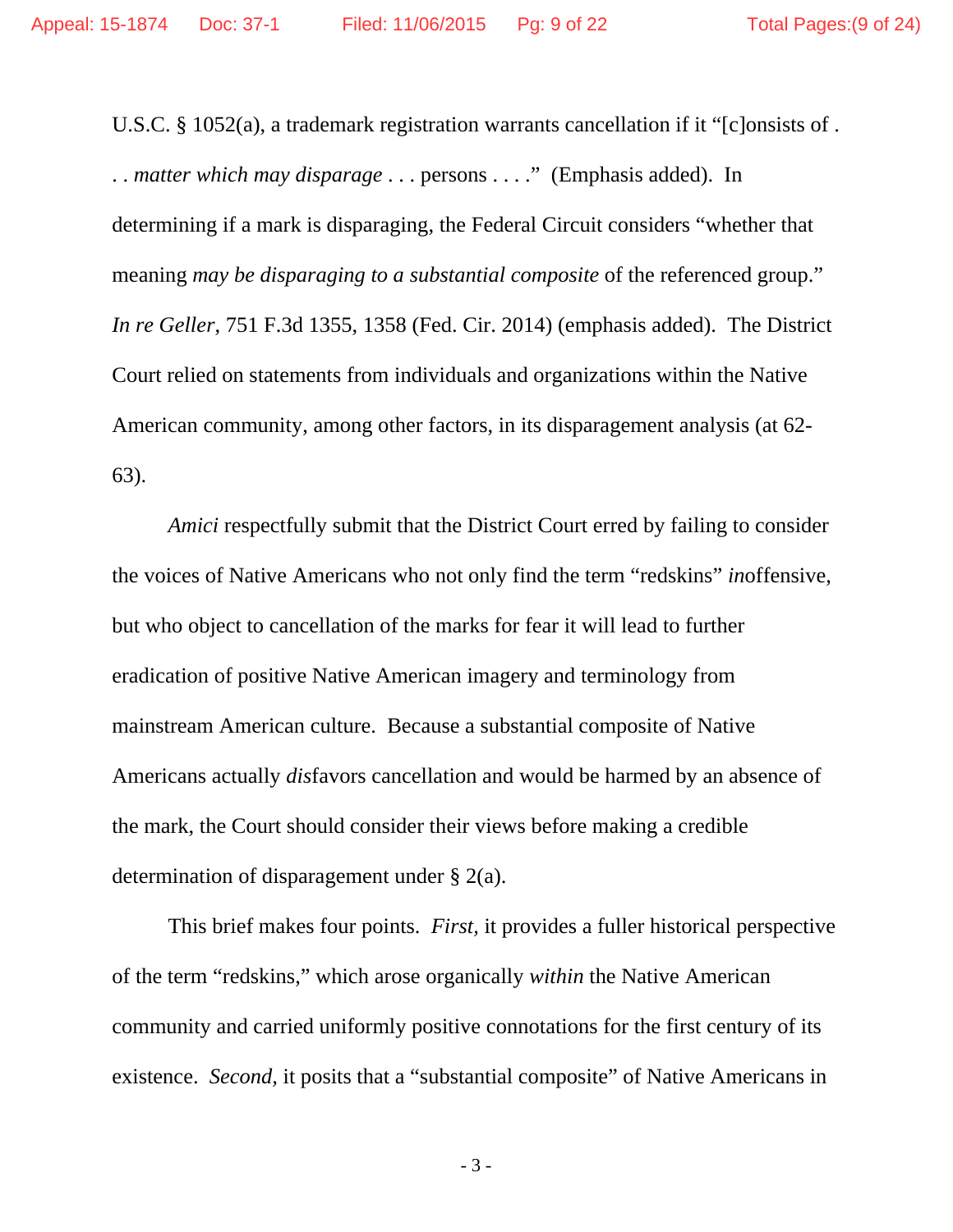fact *support* the public retention of words like "redskins" as symbols of Native American heritage and pride, and would be harmed by cancellation of the Redskins marks. *Third*, it explains why *amici* are concerned that the movement to erase Indian references from professional sports will have a ripple effect that, taken to its logical extreme, will only further silence and render invisible the Native American voice in popular culture. *Lastly,* it urges the Court to credit the views of Native Americans over those of non-native regulators and adjudicators in assessing the positive cultural and historical value of traditional Indian terminology and iconography.

### **II. HISTORICALLY, "REDSKINS" WAS A RESPECTFUL TERM CONNOTING A POSITIVE IMAGE WITHIN NATIVE AMERICAN TRIBES.**

Implicit in the District Court's decision is the erroneous factual premise that "red"-related terms have been considered pejorative towards Native Americans from time immemorial. In a 1993 resolution cited by the court, the Executive Council of the National Council of American Indians (NCAI) declared that "the term REDSKINS *is not and has never been one of honor or respect,* but instead *it has always been* [a] disparaging and racist designation" (at 58) (emphasis in original). This statement is historically inaccurate. The term "redskins" in fact evolved within Native American communities as a respectful means of selfidentification and honor.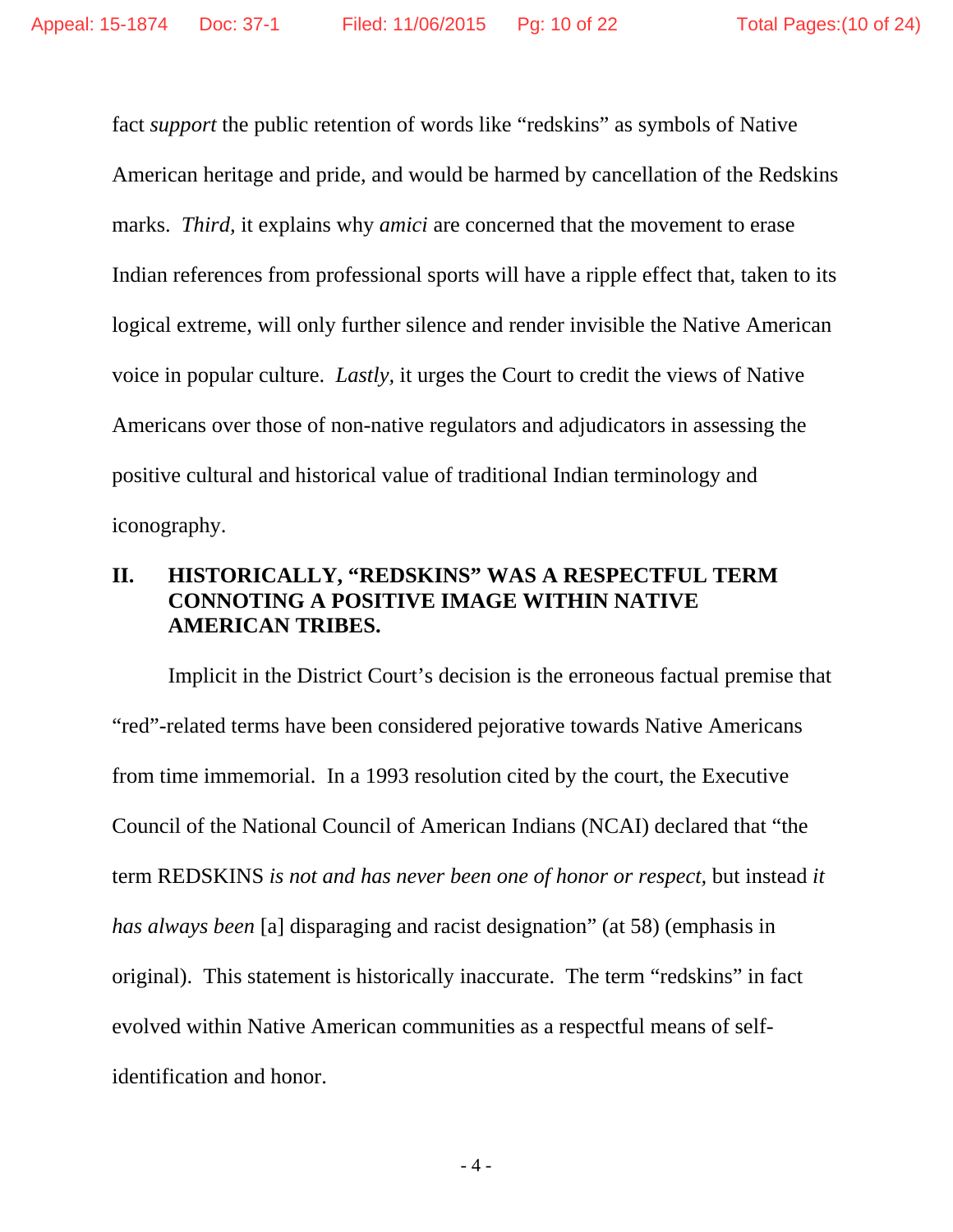### **A. Native Americans Were the First to Claim the Term "Red" and Use It in Indian-Anglo Diplomacy.**

 From the mid-1720's, "American Indians, particularly Indians in the Southeast, were calling themselves 'red.'" Nancy Shoemaker, *How Indians Got to Be Red,* Am. Hist. Rev. 102:3, 627 (June 1997). In one example, the French approached a group of Indians in Alabama about converting to Christianity; the tribal chief responded, "[t]he red man . . . is the Indian, for they call themselves in their language 'Red Men' . . . ." *Id.* In contemporaneous transcripts of peace negotiations between the English and two Native American tribes, "red" appears numerous times, but "only within the speeches of the Indian delegates." *Id.* at 628 (citation omitted).

 By the 1730's, the French adopted the term "redskins" for use in their diplomacy with Native American tribes in Louisiana.<sup>2</sup> *Id.* A French interpreter described Native American chiefs as referring to "peaux Rouges"—which translates literally to "red skin" in French. Ives Goddard, *"I Am a Red-Skin": The Adoption of a Native American Expression (1769-1826),* European Rev. of Native Am. Studies 19:2, 4-5 (2005) (internal quotation omitted).

 

<sup>2</sup> Defendants' linguistics expert conceded that the word "redskin" was coined by Native Americans to describe themselves to early French explorers and was not regarded as offensive. Rose Decl. Ex. 39 at 179: 14-181:4; Criss Decl. Ex. 16 at 14-15.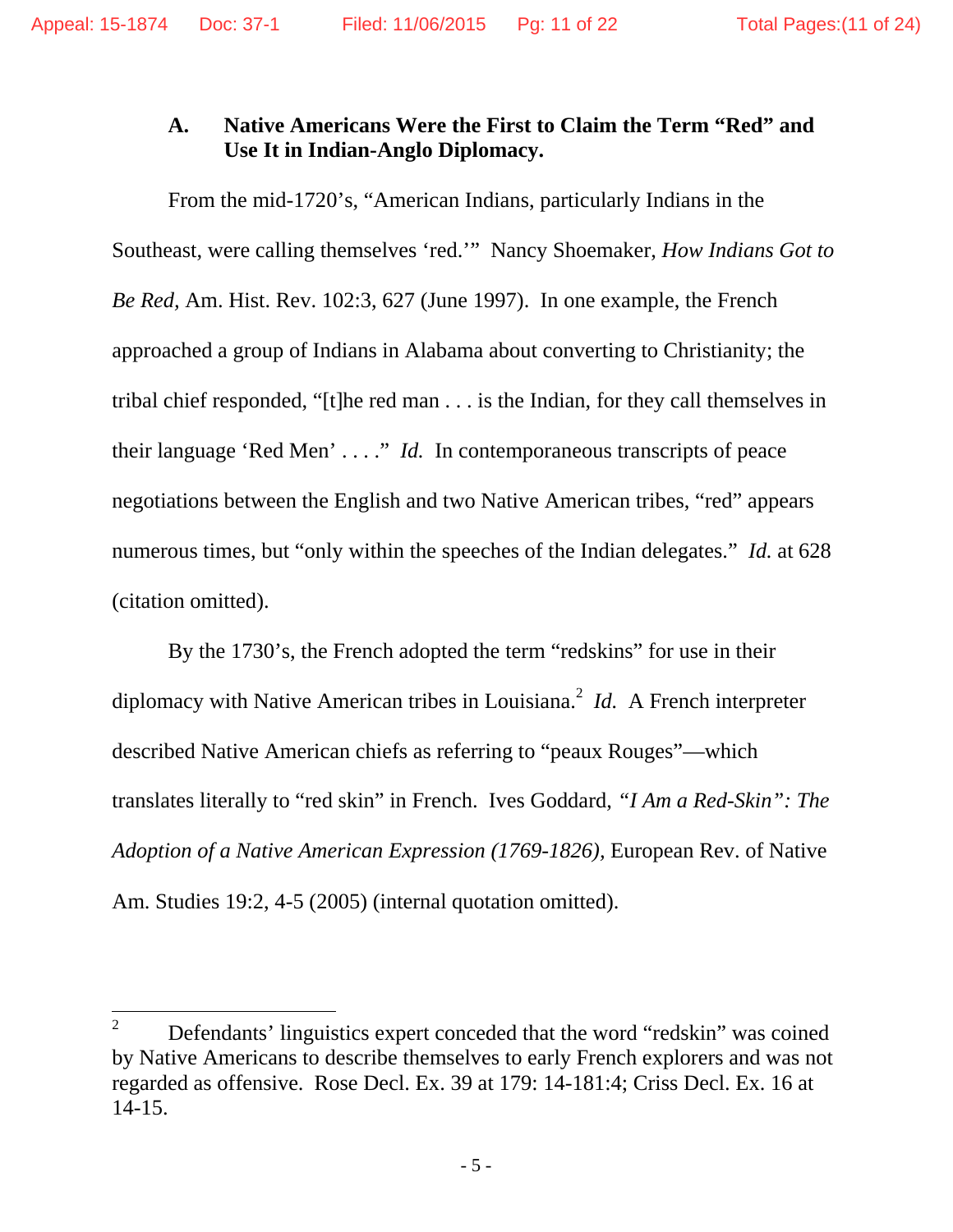Nearly half a century later, the term "redskins" was used publicly at a reception at the home of James Madison, then-President of the United States. A delegation of numerous western tribes came to discuss the war with the British in 1812. In a speech to the chiefs, Madison repeatedly used the term "red" as part of what one historian called the "conventional Native American diplomatic language and metaphor" of the time. *Id.* at 5. The chiefs replied in kind. The principal chief of the Wahpekute band of Santee Sioux, for example, announced that "I am a red-skin . . . ." *Id.* (internal quotation omitted).

 Historical records show that the term "redskins" was publicly employed dozens of additional times between 1812 and 1822. *Id.* at 7-8.<sup>3</sup> In 1815, diplomats appointed by President Madison met with representatives from tribes of the upper Mississippi and lower Missouri rivers to negotiate peace treaties. *Id.* at 6. In response to a complaint that the Meskwaki delegations lacked full authority to negotiate, chief Black Thunder replied, "I turn to all, red skins and white skins, and challenge an accusation against me." *Id.* at 6-7 (internal quotations omitted). This "diplomatically phrased message" was meant to convey uncompromising strength in the face of territorial losses. *See id.* at 7. Big Elk, the principal chief of the Omaha tribe and noted orator, similarly remarked at a treaty signing that "'[w]ho

 

<sup>3</sup> In novels such as *The Last of the Mohicans* (1826), author James Fenimore Cooper brought the word "redskins" to a much wider audience, "reflecting both the accurate perception of the Indian self-image and the evolving respect among whites for the Indians' distinct cultural perspective . . . ." Goddard, *supra*, at 16.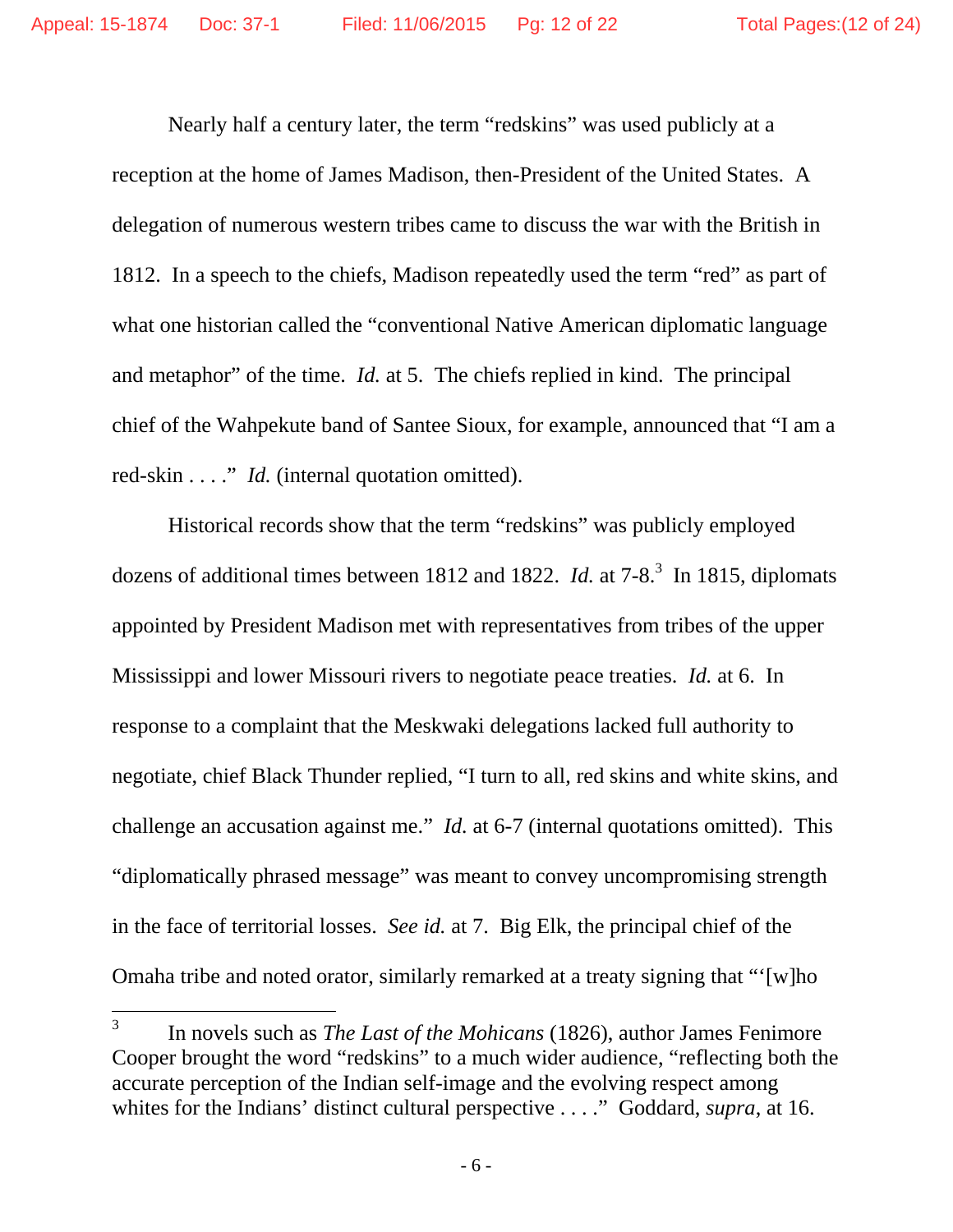would not wish to die among you! That he may be buried with the honors of war, as you buried one of our red skin chiefs . . . . .'" *Id.* at 7 (quoting Missouri Gazette, 29 July 1815). Big Elk was referring to the principal chief of the Teton Sioux, who was buried with full military honors. *Id.*

 The historical record thus reveals that "redskin" came into being not as a racial slur, but as an honorable means of self-identification and "an expression of solidarity" amongst Indian tribes. *Id.* at 16.<sup>4</sup> For their part, tribal delegates who traveled to Washington, D.C., to discuss the fledgling national government's policy towards Native Americans embraced "redskin" as an "inclusive term" that reflected a "pan-tribal" identity amongst the leaders of various Indian nations. *Id.* Indeed, virtually "all the speakers and writers known to have used *redskin* down to 1822 were translating the words of a Native American language." *Id.* at 9.

### **B. The Color Red Has Numerous Positive Historical and Cultural Connotations for Specific Native American Groups.**

Because Native Americans adopted color terminology first, early European Americans rarely used the term "red" to depict Native Americans' appearance, describing them instead as "tawny," or yellowish-brown. *See* Shoemaker, *supra*, at

<sup>4</sup> The claim that the term "redskins" derived from Britain's "practice of paying bounties for the bodies, or skins, of slain Indians . . . has been thoroughly discredited." J. Gordon Hylton, *Before the Redskins Were the Redskins: The Use of Native American Team Names in the Formative Era of American Sports, 1857- 1933,* 86 N.D. L. REV. 879, 884-85 (2010).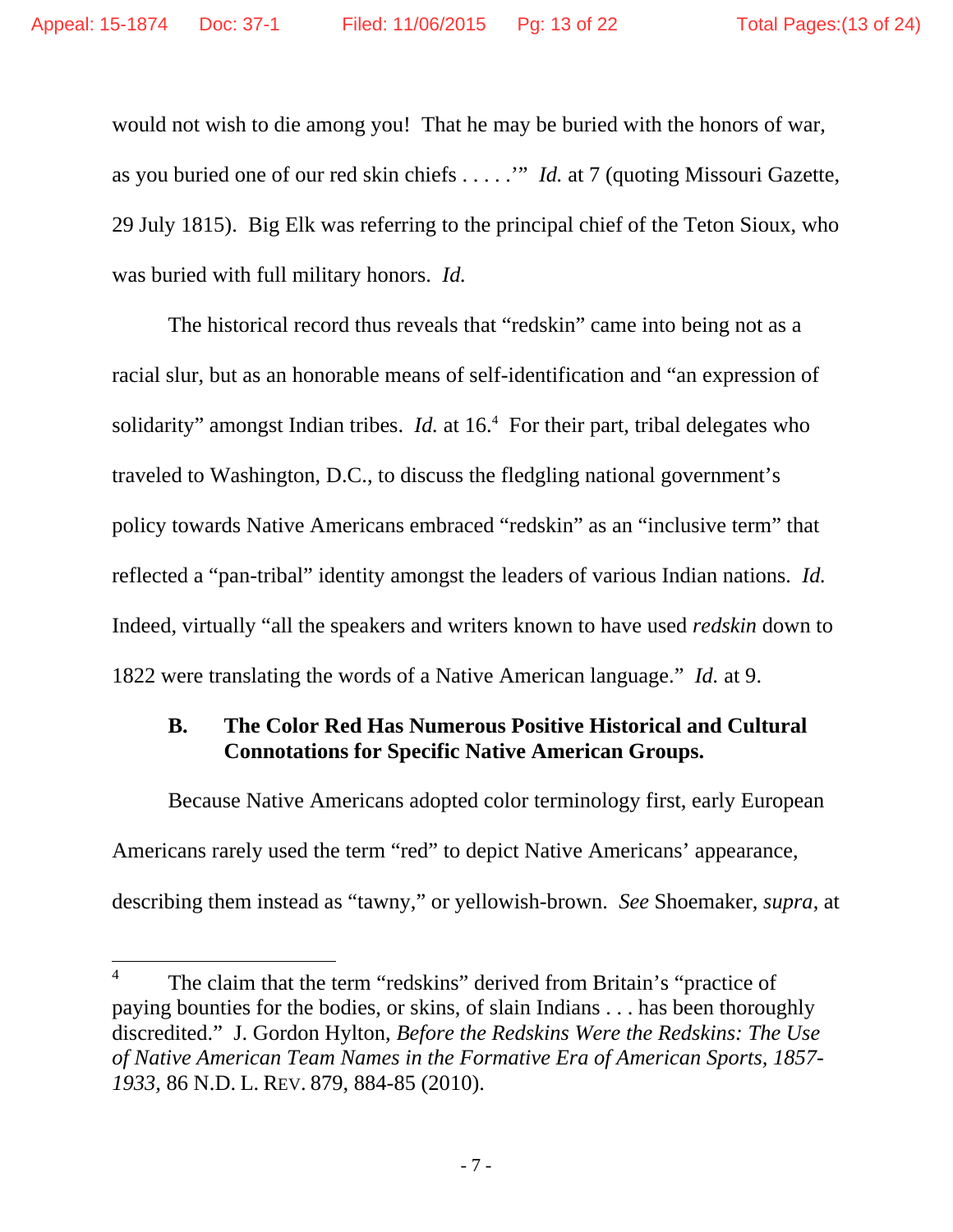628; Alden T. Vaughan, *From White Man to Redskin: Changing Anglo-American Perceptions of the American Indian*, Amer. Hist. Rev. 87:4, 921 (Oct. 1982). Native Americans embraced "red" as a means of distinguishing themselves from "whites," a term that had come to replace "Christian" to differentiate Anglos from "black" or "Negro" slaves who wished to practice Christianity. Shoemaker, *supra*, at 629, 631; Vaughan, *supra*, at 922.

Many tribes also associated deep symbolism with the color red, which may account for why they claimed it as a means of self-identification instead of tawny, brown, or yellow. Shoemaker, *supra*, at 632. In the Southeast, red and white symbols represented "a dualism between war and peace." *Id.* Thus, in diplomatic councils with the English in 1725-1726, southeastern tribes likely spoke of "red people" and "white people" as a way to distinguish between advocates of war and advocates of peace, rather than as short hands for race. *Id.* 

 Certain tribes ascribed even deeper meanings to the color red, equating it with the "red earth" and so-called "origin stories." The Mesquakies, for example, believed that "the first men and the first women [were made] out of clay that was as red as the reddest blood." *Id.* at 634 (internal quotation marks omitted). Tribes created paint out of red clay in order to "mark[] social positioning," *id.* at 635, or to signify "bravery, health, and passion," Vaughan, *supra*, at 949. For Cherokees, red face paint represented "the blood-red natural powers of the body." Shoemaker,

- 8 -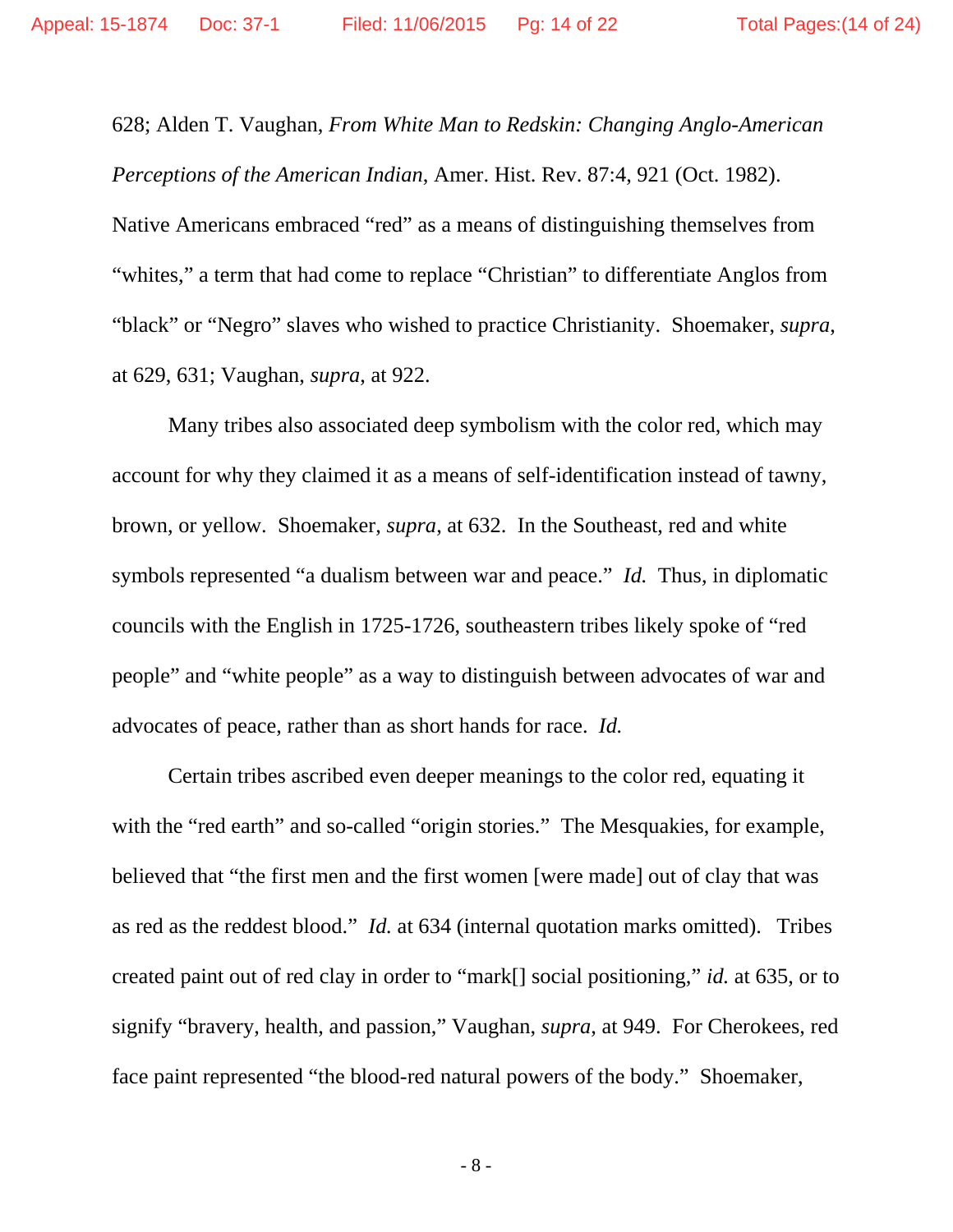*supra*, at 638. One anthropologist even linked red face paint, already "associated with death," to "the menstrual blood and life-giving powers of women." *Id.* (citation omitted). In naming themselves "red," therefore, the Cherokee "neutralize[d] the hierarchy Americans thought they had inherited from Britain," implying that "they had obviously been made first." *Id.* at 642.

### **II. A MAJORITY OF NATIVE AMERICANS SUPPORT THE USE OF "REDSKINS" IN SPORTS-RELATED SERVICES AS A SOURCE OF CULTURAL PRIDE.**

 Just as their ancestors used "'red' to claim a positive identity" and "to build pan-Indian alliances," many Native Americans today seek to preserve historical terms like "redskins" in the face of a wider assault on Native American symbols and terminology in American culture. *Id.* at  $643<sup>5</sup>$  As explained below, the record reflects that a majority of Native Americans actually *favors* the use of "redskins" in sports.

 The District Court had before it the most comprehensive study ever conducted of whether people who identified as Native Americans find the "Redskins" name offensive. Of 768 respondents surveyed from 2003 to 2004, the University of Pennsylvania's National Annenberg Survey found that *ninety percent*

<sup>5</sup> Responding to monolithic views of Native American culture, scholars have critiqued the "'vanishing Indian' stereotype" for assuming that "all tribes and tribal people have the same history." Kathryn E. Fort, *The Vanishing Indian Returns: Tribes, Popular Originalism, and the Supreme Court*, 57 St. Louis U.L.J. 297, 312, 300 (Winter 2013).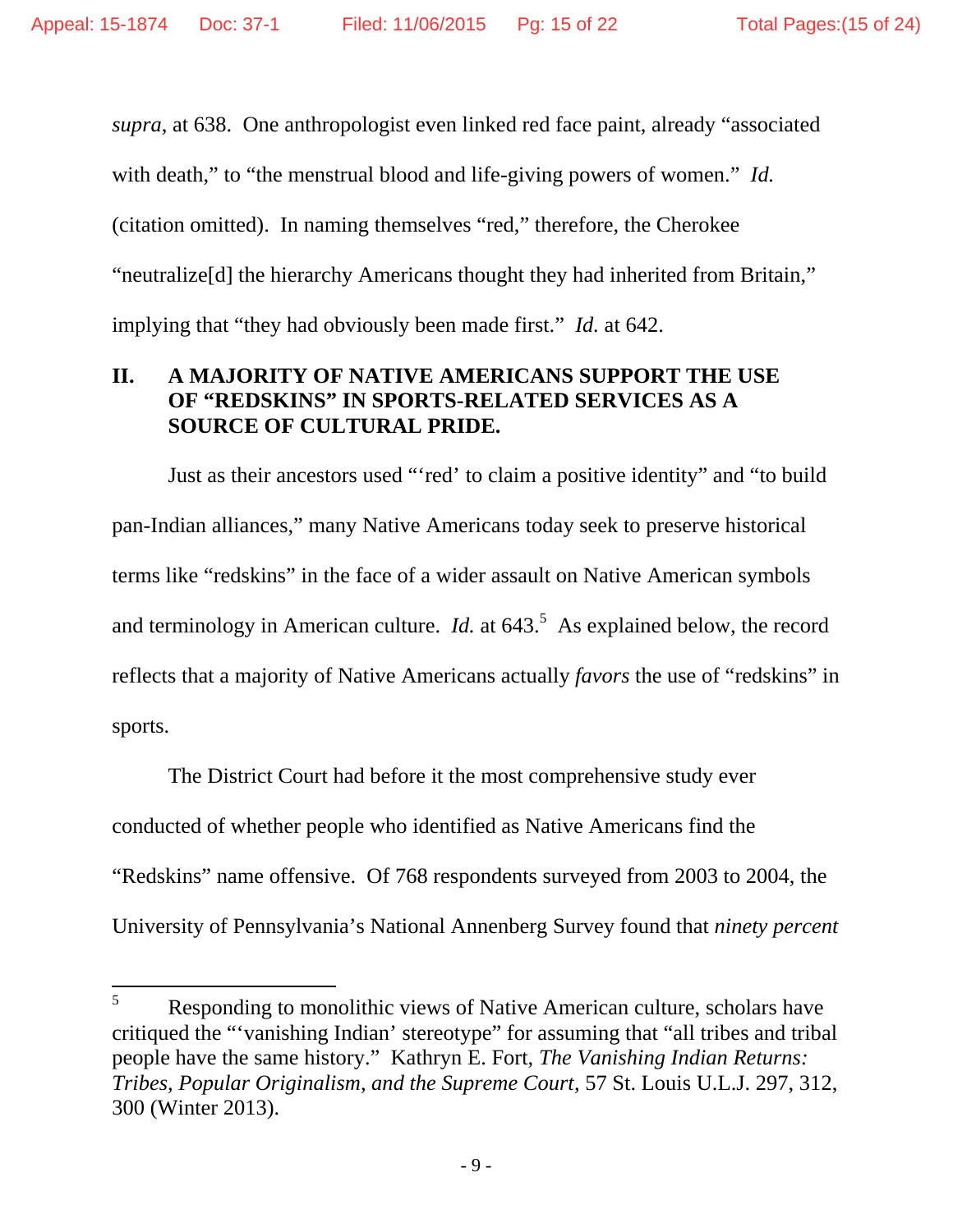were not offended. Rose Decl. Ex. 18; Blanton Decl. Ex. 1 at 18-19. A survey conducted in July and August of 2005 by Sports Illustrated magazine similarly found that *eighty-one percent* of Native Americans responded "no" when asked whether high school and college teams should stop using Indian nicknames. Ex. 11, Pappan Deposition. When asked whether professional sports teams should stop using Indian nicknames, characters and symbols, *eighty-three percent* said "no." *Id.*

 Additionally, numerous tribes and prominent Native Americans have endorsed the Redskins name as culturally affirmative and respectful. In 1988, former U.S. Senator Ben Nighthorse Campbell described it as a term of "dignity and respect." Rose Ex. 32. The five chiefs of the Miami, Ottowa, Medoc, Peoria and Seneca-Cayuga tribes issued a resolution in 1992 that characterized the Redskins name as a "positive depiction[] of people of Native American heritage [that] can only further and better the overall perceptions held by the general public toward Native Americans." Rose Decl. Exs. 128 & 130. In 1991, the Tulalip Tribes wrote a letter to Arizona Senator John McCain stating that "we tend to root for teams represented by Native American symbols" because "we feel that [they] will have a power and spirit not shared by other teams." A9381-82. "We are not offended by the Washington football team being called the Redskins," they added. *Id.* "To the contrary, we vociferously root for them to beat the Cowboys." *Id.* The

- 10 -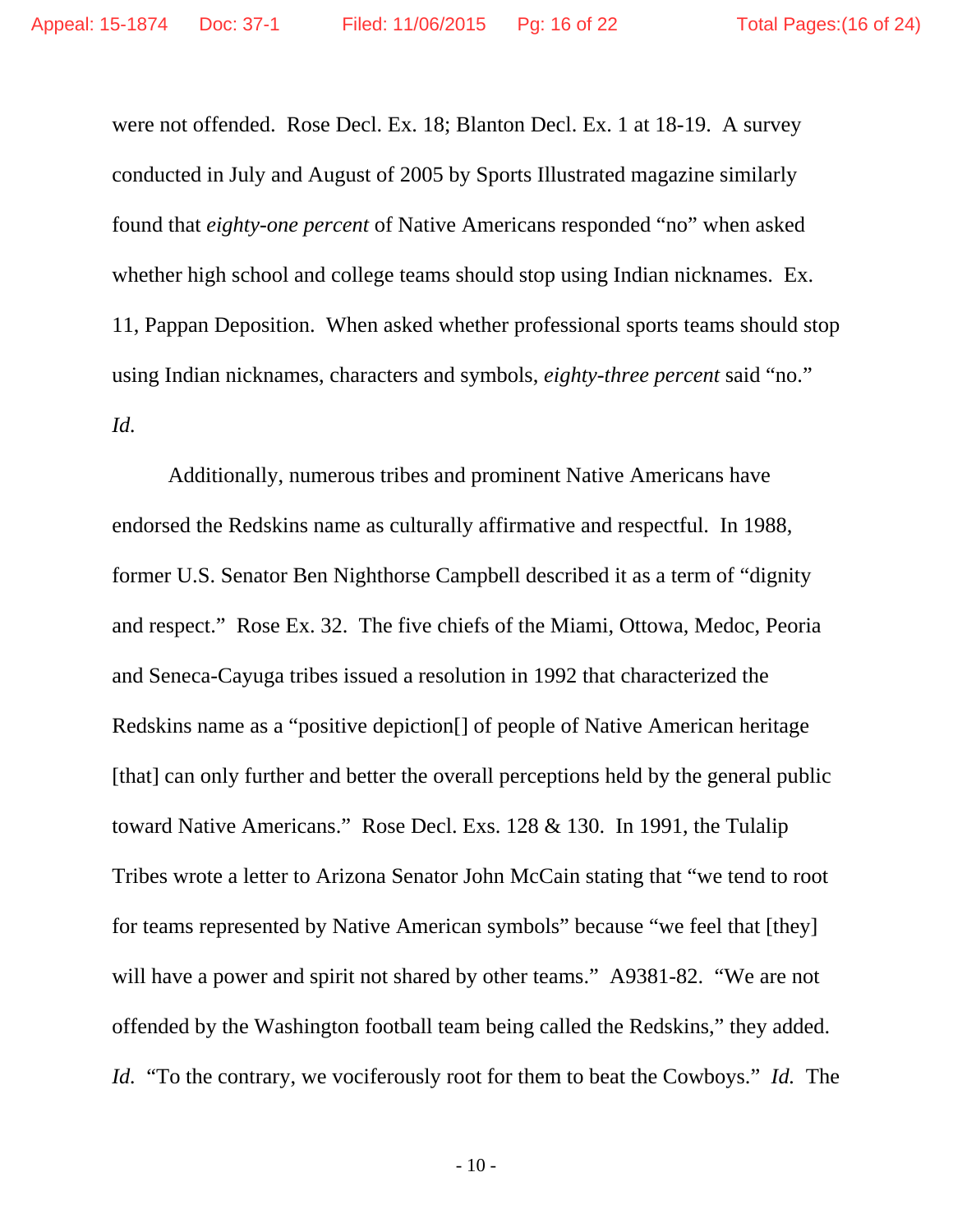Chief of the Choctaw Nation of Oklahoma similarly wrote in 1992 that the Washington Redskins "are winners, leaders, and producers, attributes the Indian people can be proud to be identified with." A9386-87. In 1993, the Plains Indian Museum at the Buffalo Bill Center in Cody, Wyoming, had a Redskins pendant proudly on display. A9705. The record contains letters from the leaders of the Medoc Tribe of Oklahoma, the Soboba Band Mission of Indians, the Seminole Nation of Oklahoma, the Miami Tribe of Oklahoma, the Salt River Pima-Maricopa Indian Community, and the Eastern Band of Cherokee Indians—all stating that the Redskins name is a source of pride, honor, and respect within their tribes—as well as individual letters of support from Native American people. *See* A9364, A9381- 82, A9386-410.<sup>6</sup>

 In sum, because a substantial composite of Native Americans reject the contention that "redskins" is per se derogatory, *amici* respectfully urge the Court to take a more measured approach to the controversial claim that the term and related imagery should be banned from public use.

<sup>6</sup> Chiefs of the Eastern Band of Cherokee Indians, the Aleutian Tribes of Alaska, and four tribes recognized by the State of Virginia, have also voiced support for the Redskins name. Tracy Sears, *Virginia Tribes Call Out Obama on Redskins' Name Controversy*, CBS 6 (October 15, 2013); Keith Jarrett, *What's in a Name? Redskins Offensive or Noble Moniker*, Citizen-Times (Aug. 26, 2014); *Native American Chief Talks About Redskins*, Official Site of the Washington Redskins (May 3, 2013), http://www.redskins.com/news-and-events/article-1/Native-American-Chief-Talks-About-Redskins/cdb3c94e-f5c6-4d98-9acd-18d7fb768bb7; Paul Woody, *Woody: American Indians in Va. Have No Problem with "Redskins,"* Richmond Times-Dispatch (May 15, 2013).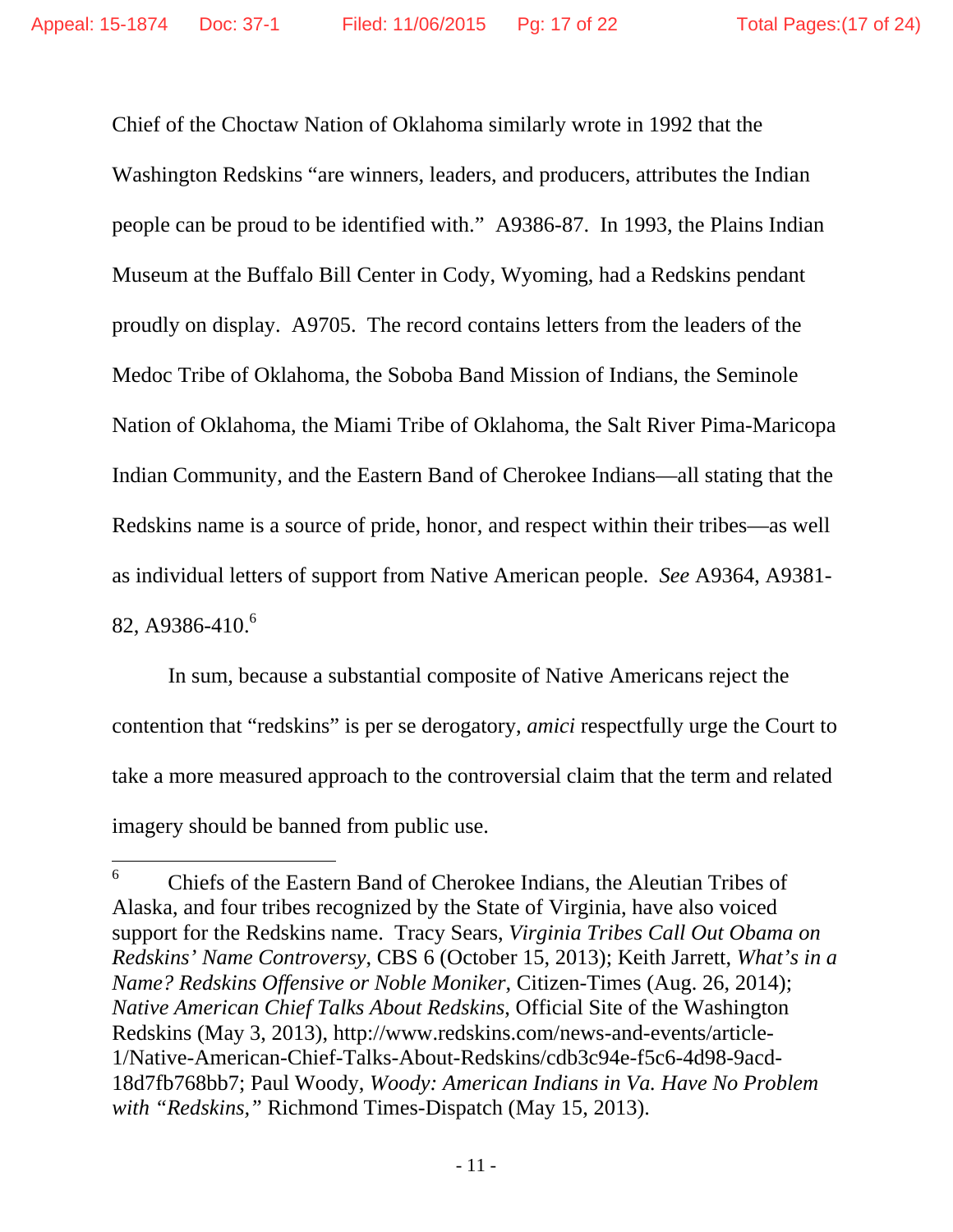### **III. THE DECISION BELOW THREATENS THE VIABILITY OF ALL PUBLIC REFERENCES TO NATIVE AMERICAN TERMS AND IMAGERY AND FAVORS THE VIEWS OF UNELECTED ADMINISTRATORS OVER THOSE OF NATIVE AMERICANS.**

 If affirmed, the District Court's decision could have severe implications for Native American culture that carry well beyond professional football. Native American terminology and imagery appears in everything from amateur sports teams to automobiles. Deeming "red"-related terminology intrinsically derogatory under trademark law—without tethering that finding to a more inclusive approach to quantifying the effect on Native Americans—holds the potential to unduly eradicate Native American influence from local and national discourse altogether.

 From 1967-1990, the name "redskins" was routinely used by Native American tribes and organizations for both youth and adult sports teams. Rose Decl. Exs. 46-91; Butters Ex. 3 at 32-34 & Ex. D. By July of 2013, there existed as many as 2,129 amateur, high school, college, semi-pro and pro teams with names that reference tribes or Native American terminology. Hayley Munguia, *The 2,218 Native American Mascots People Aren't Talking About,* 

fivethirtyeight.com (Sept. 5, 2014). The vast majority—if not all—of these team names have benign origins. When first used for sports teams the 1850's, Native American names were "chosen to emphasize the 'Americaness' of the team and its patriotic behavior, not any particular Indian-like characteristics of its players." J.

- 12 -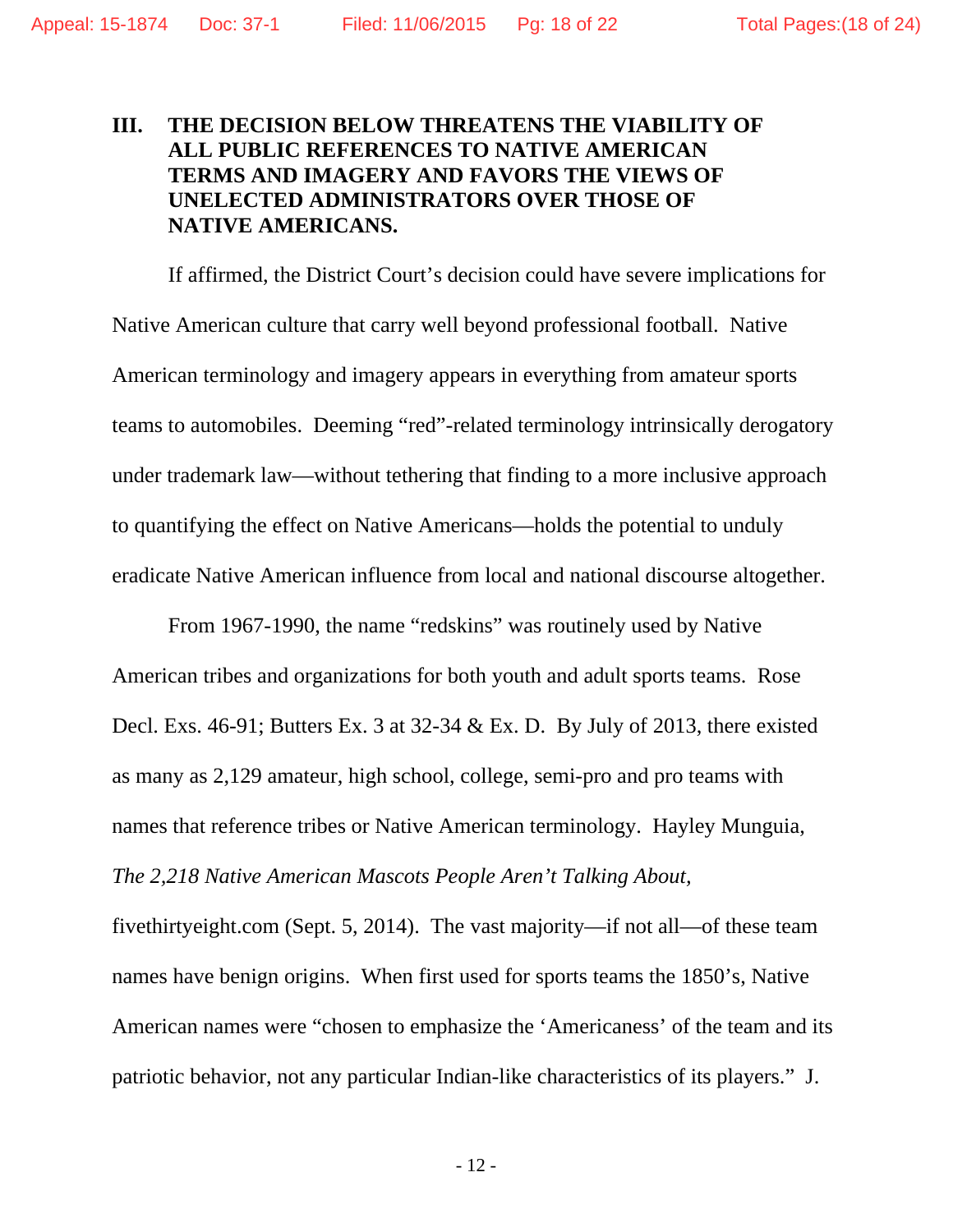Gordon Hylton, *Before the Redskins Were the Redskins: The Use of Native American Team Names in the Formative Era of American Sports, 1857-1933,* 86 N.D. L. Rev. 879, 890 (2010). By the 1920's, teams adopted Native American names either because of their location or "because of a growing association in the public mind between Native Americans and success in athletics . . . ." *Id.* at 890- 91. The Redskins logo itself is attributed to a former chairman of the Blackfeet tribe, Walter "Blackie" Wetzel. "'It made us all so proud to have an Indian on a big-name team," he told the Washington Post. Marc Fisher, *American Indians Among Admirers of Redskins Name,* Wash. Post (Jan. 26, 2002), at B1. "'It's only a small group of radicals who oppose those names.'" *Id.* 

Today, Native Americans unabashedly retain the term "redskins" in countless contexts. It is the nickname for the Red Mesa High School, a Native American school located on the Navajo Indian Reservation. Rose Decl. Exs. 46- 49; Butters Ex. 3 at 32-34 & Ex. D. In Washington State, the Wellpinit High School—which serves the Spokane Indian Reservation and is comprised predominantly of Native American students—has used the nickname "Redskins" for over 100 years. Rose Decl. 91, 134. The term has appeared on the Navajo Reservation on street signs, on a hotel on the Cherokee Indian Reservation, and on a movie theatre named by Native Americans. *Id.* Exs. 117-91, 3 (No. 59); A9424- 25. The state of Oklahoma itself is named for "red people" in the Choctaw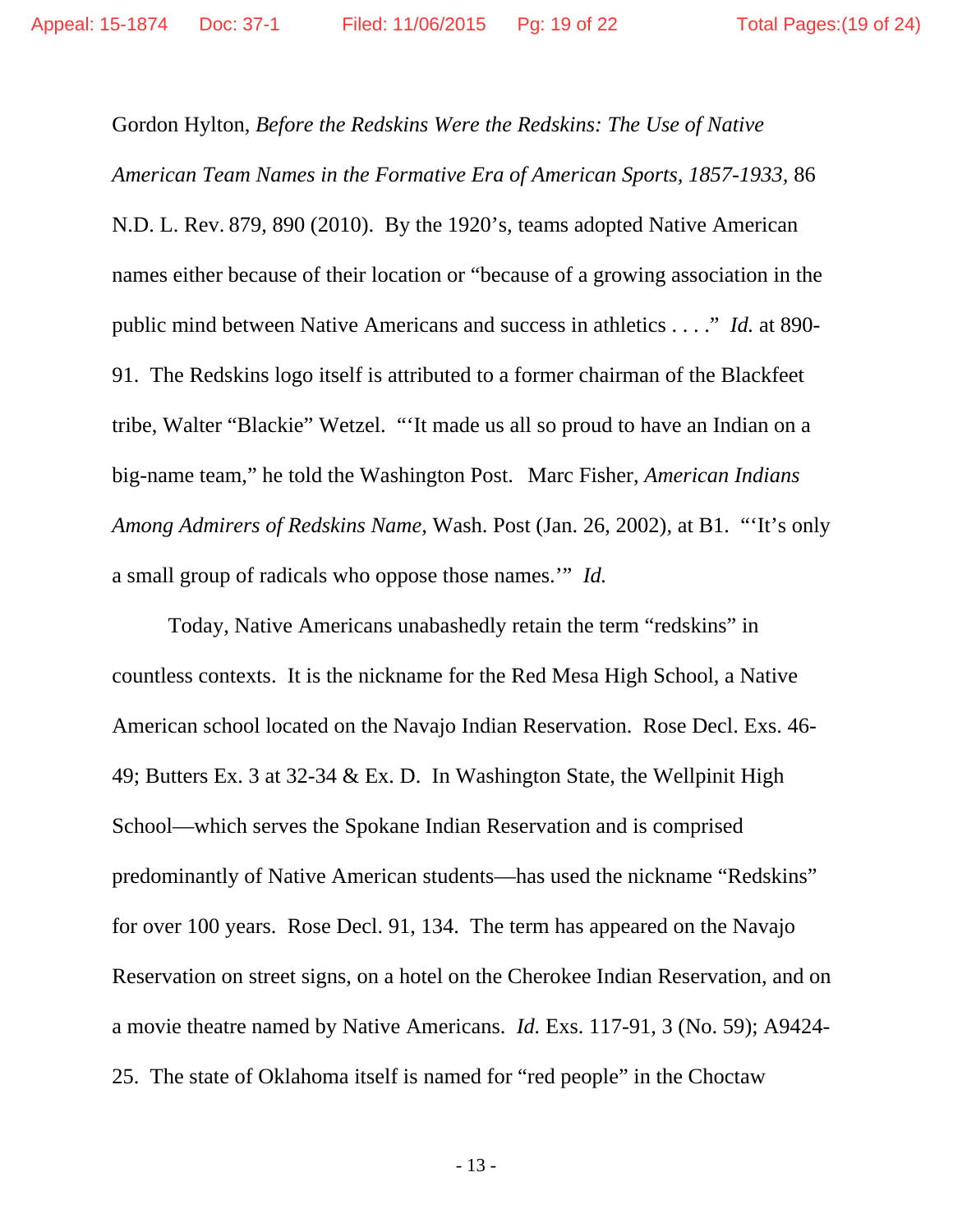language ("okla" meaning people and "humma" meaning red). A9386-87. Vehicle manufacturers—like Pontiac, Chrysler's Jeep Cherokee, and Winnebago use tribal names, as do other professional sports teams like the Cleveland Indians and the Chicago Blackhawks. Glenn Collins, *When Car Names Assume Ethnic Identities,* N.Y. Times (June 21, 2013). The implications of cancelling the Redskins trademark registrations have no obvious termination point in the broader debate about the symbolic presence of Native American terms and images in public life. *See* Nat'l Cong. of American Indians Res. #MSP-15-047, http://www.ncai.org/resources/resolutions/standing-in-support-of-our-two-spiritrelatives-in-our-communities-and-nations (NCAI resolution urging the decolonization of Native American tribes). The Court should allow that debate to occur in the public square, where it belongs, and not just in a petition brought by five individuals before the U.S. Patent and Trademark Office (PTO).

 Indeed, by effectively silencing the composite of Native American individuals who celebrate "red"-based terminology, the District Court's decision wrongly favors the views of mostly non-native administrators over those of Native Americans who lack the means to express a voice in the cancellation process. In 1992, the Chairman of the Soboba Band of Mission Indians made precisely this point, remarking that, although attacks on the Redskins name are made "in the name of the Indian people," Native American history is riddled with "outsiders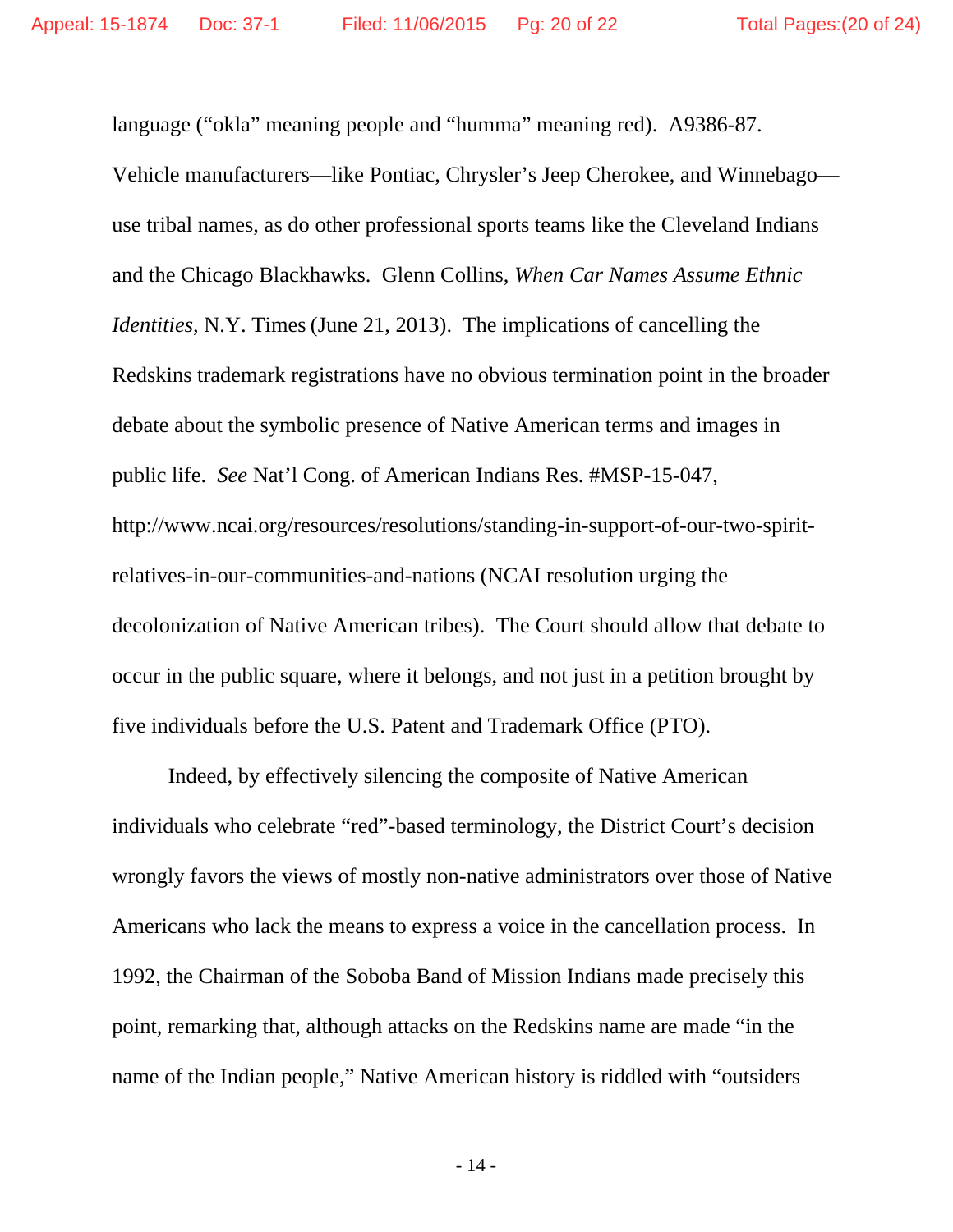talking and deciding for the Indian people without being elected to do so." A9364. Given that agencies and federal courts are politically unaccountable, the PTO and the District Court were wrong to inject themselves into this social policy debate. *See* Jonathan Turley, *The Patent Office Goes Out of Bounds in Redskins Trademark Case,* Wash. Post (June 20, 2014). *Amici* accordingly request that the Court reject the Defendant's transparent effort to use the federal courts and trademark law as a ruse for effectuating a broader political agenda over which the Native American community is deeply divided.

### **CONCLUSION**

For the foregoing reasons, *amici* respectfully request that this Court reverse the decision of the District Court.

Respectfully submitted,

 s/Thomas C. Goldstein Thomas C. Goldstein GOLDSTEIN & RUSSELL, P.C. 7475 Wisconsin Avenue, Suite 850 Bethesda, Maryland 20814

 Kimberly N. Brown 3909 Virgilia Street Chevy Chase, Maryland 20815

 *Counsel for Amici Curiae* 

Dated: November 6, 2015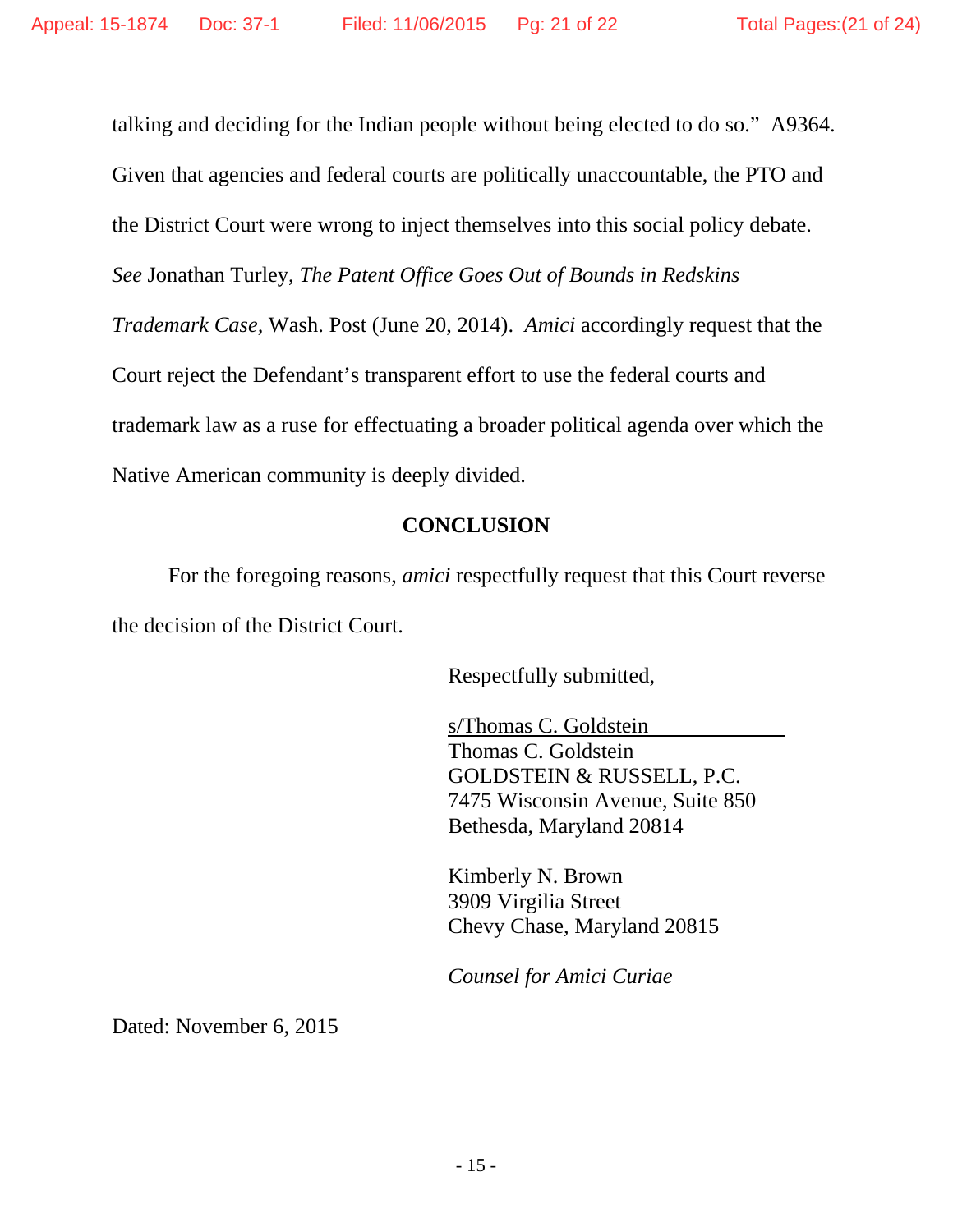### **CERTIFICATE OF SERVICE**

I hereby certify that I electronically filed the foregoing with the Clerk of the

Court for the United States Court of Appeals for the Fourth Circuit through the

CM/ECF system on November 6, 2015. I further certify that all parties in the case

are registered CM/ECF users and that service will be accomplished by the

appellate CM/ECF system.

Executed this  $6<sup>th</sup>$  day of November, 2015.

 s/Thomas C. Goldstein Thomas C. Goldstein GOLDSTEIN & RUSSELL, P.C. 7475 Wisconsin Avenue, Suite 850 Bethesda, Maryland 20814

 Kimberly N. Brown 3909 Virgilia Street Chevy Chase, Maryland 20815

 *COUNSEL FOR AMICI CURIAE DON BETTELYOUN, FORT MCDERMITT PAIUTE SHOSHONE TRIBE, BOYD GOURNEAU, NATIVE AMERICAN GUARDIANS ASSOCIATION, AND PETER MACDONALD*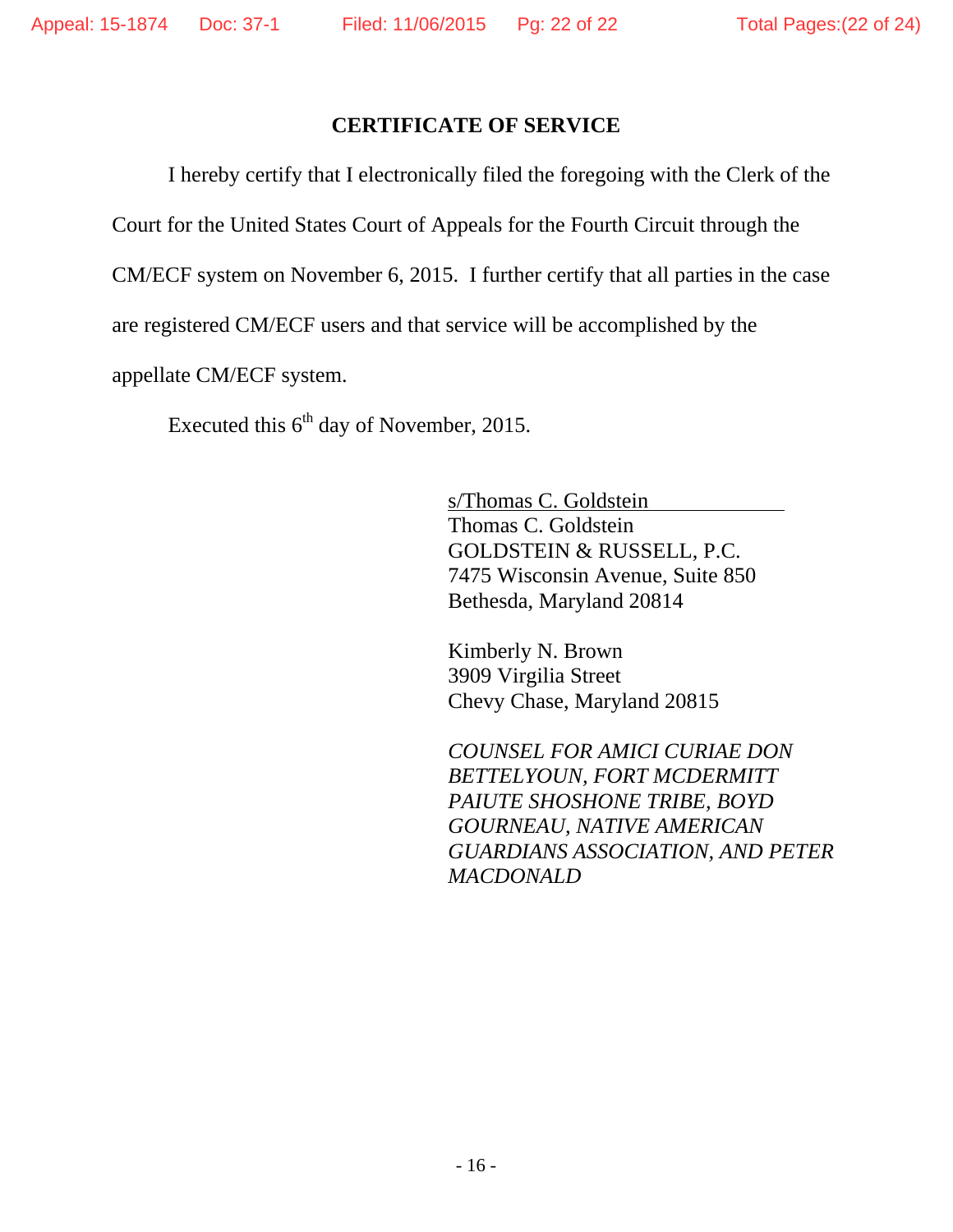### UNITED STATES COURT OF APPEALS FOR THE FOURTH CIRCUIT **APPEARANCE OF COUNSEL FORM**

**BAR ADMISSION & ECF REGISTRATION:** If you have not been admitted to practice before the Fourth Circuit, you must complete and return an Application for [Admission b](www.ca4.uscourts.gov/pdf/AttyAdm.pdf)efore filing this form. If you were admitted to practice under a different name than you are now using, you must include your former name when completing this form so that we can locate you on the attorney roll. Electronic filing by counsel is required in all Fourth Circuit cases. If you have not registered as a Fourth Circuit ECF Filer, please complete the required steps at [Register](http://www.ca4.uscourts.gov/caseinformationefiling/efiling_cm-ecf/reqsteps_ecffiler) for eFiling.

| THE CLERK WILL ENTER MY APPEARANCE IN APPEAL NO. 15-1874                               | as                                                                                                                                                                                                             |
|----------------------------------------------------------------------------------------|----------------------------------------------------------------------------------------------------------------------------------------------------------------------------------------------------------------|
|                                                                                        |                                                                                                                                                                                                                |
|                                                                                        |                                                                                                                                                                                                                |
| GOURNEAU, NATIVE AMERICAN GUARDIANS ASSOCIATION, AND PETER                             |                                                                                                                                                                                                                |
|                                                                                        |                                                                                                                                                                                                                |
| ${\rm petitioner(s)}$ ${\rm  }$ respondent(s) ${\rm  }$ amicus curiae<br>intervenor(s) |                                                                                                                                                                                                                |
|                                                                                        |                                                                                                                                                                                                                |
| 202-362-0636                                                                           |                                                                                                                                                                                                                |
| 866-574-2033<br>Fax Number                                                             |                                                                                                                                                                                                                |
|                                                                                        |                                                                                                                                                                                                                |
| tgoldstein@goldsteinrussell.com<br>E-mail address (print or type)                      |                                                                                                                                                                                                                |
|                                                                                        | $\sqrt{\text{Retained}}$ Court-appointed(CJA) Court-assigned(non-CJA) Federal Defender Pro Bono Government<br>COUNSEL FOR: DON BETTELYOUN, FORT MCDERMITT PAIUTE SHOSHONE TRIBE, BOYD<br>as the<br>Voice Phone |

#### **CERTIFICATE OF SERVICE**

I certify that on  $11/6/2015$  the foregoing document was served on all parties or their counsel of record through the CM/ECF system if they are registered users or, if they are not, by serving a true and correct copy at the addresses listed below:

| s/Thomas C. Goldstein |              |             |                   | 11/6/2015 |  |
|-----------------------|--------------|-------------|-------------------|-----------|--|
| Signature             |              |             |                   | Date      |  |
| 05/07/2014            | <b>Print</b> | <b>Save</b> | <b>Reset Form</b> |           |  |